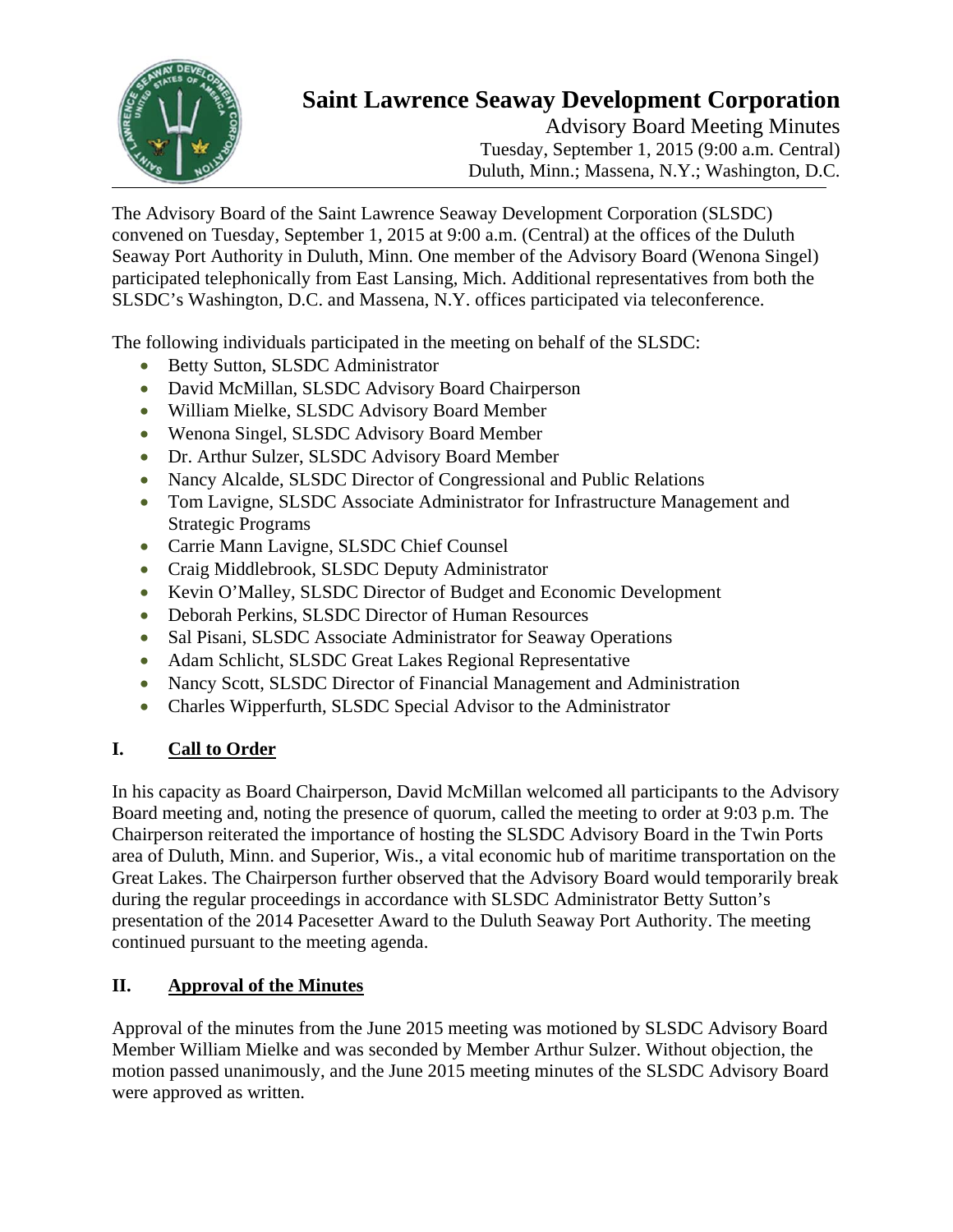### **III. Quarterly Updates**

SLSDC Administrator Betty Sutton provided a quarterly update to the Advisory Board membership, including an update about the *Saint Laurent* cruise ship incident at Eisenhower Lock on June 18, 2015. The Administrator described how SLSDC personnel effectively followed protocols in its Emergency Response Plan in cooperation with emergency responders from Canada and the North Country of New York State. Due to the professionalism and competency of the emergency response staff, navigation was able to resume on the St. Lawrence Seaway in full 48 hours after the incident. Advisory Board member Mielke asked if the vessel caused any permanent damage to Eisenhower Lock, and Associate Administrator Thomas Lavigne replied that some minimal concrete damage will be repaired during the winter 2016 non-navigation season. Both Chairperson McMillan and Member Sulzer inquired about the official causes of the incident, and Deputy Administrator Middlebrook noted that the incident was still under investigation by the U.S. Coast Guard but did not immediately fall under the review threshold of the National Transportation Safety Board.

A number of other internal initiatives were discussed by the Administrator, including the SLSDC's successful replacement of its historic Financial Management System (FMS) with the U.S. Department of Interior's Oracle Federal Financials in July 2015. The Administrator also mentioned the SLSDC's ongoing commitment to promoting trade on the Great Lakes St. Lawrence Seaway System, particularly through its ongoing Great Lakes Regional Initiative based in Cleveland, Ohio. Two new major hiring decisions were also announced by the Administrator: the appointment of Nancy Scott as Chief Financial Officer, after serving in an acting capacity for several months, as well as the appointment of Deborah Perkins as the SLSDC's new Director of Human Resources. Board Member Mielke acknowledged Administrator Sutton and Great Lakes Regional Representative Adam Schlicht's recent efforts in Milwaukee, W.I. as part of the Wisconsin Commercial Ports Association meeting as a sign of the SLSDC's ongoing commitment to Great Lakes trade and economic development.

Associate Administrator Lavigne presented an operational update on behalf of Director Lori Curran in absentia, including a brief overview of the SLSDC's response efforts to the *Saint Laurent* cruise ship incident. The SLSDC is also pursuing the purchase of four all-season buoys to try in various locations in the river, according to the Associate Administrator. The SLSDC is also participating in operational and emergency response exercises in coordination with the St. Regis Mohawk – Akwesasne First Nation communities as well as the U.S. – Canada Beyond the Board initiative. Advisory Board member Sulzer inquired about double pilotage requirements on the Seaway when buoys are removed, and Mr. Lavigne noted that the SLSDC has worked closely with U.S. and Canadian pilots to strategically limit the amount of double pilotage required on the inland waterway.

The SLSDC's ongoing Asset Renewal Program (ARP) was next discussed by Associate Administrator Lavigne. Particular ARP projects mentioned include miter gate upgrades at both Eisenhower and Snell Lock, the ongoing structural modifications to the ice flushing system at Snell Lock as well as the SLSDC's plans to implement Hands Free Mooring (HFM) and Vessel Self Spotting (VSS) technologies in the future. Advisory Board Chairperson McMillan asked about how HFM and VSS work in conjunction, and Mr. Lavigne noted that the VSS system utilizes laser-based technology to properly position a vessel within the lock, allowing HFM units to attach to it. Deputy Administrator Middlebrook added that the SLSDC is preparing for full

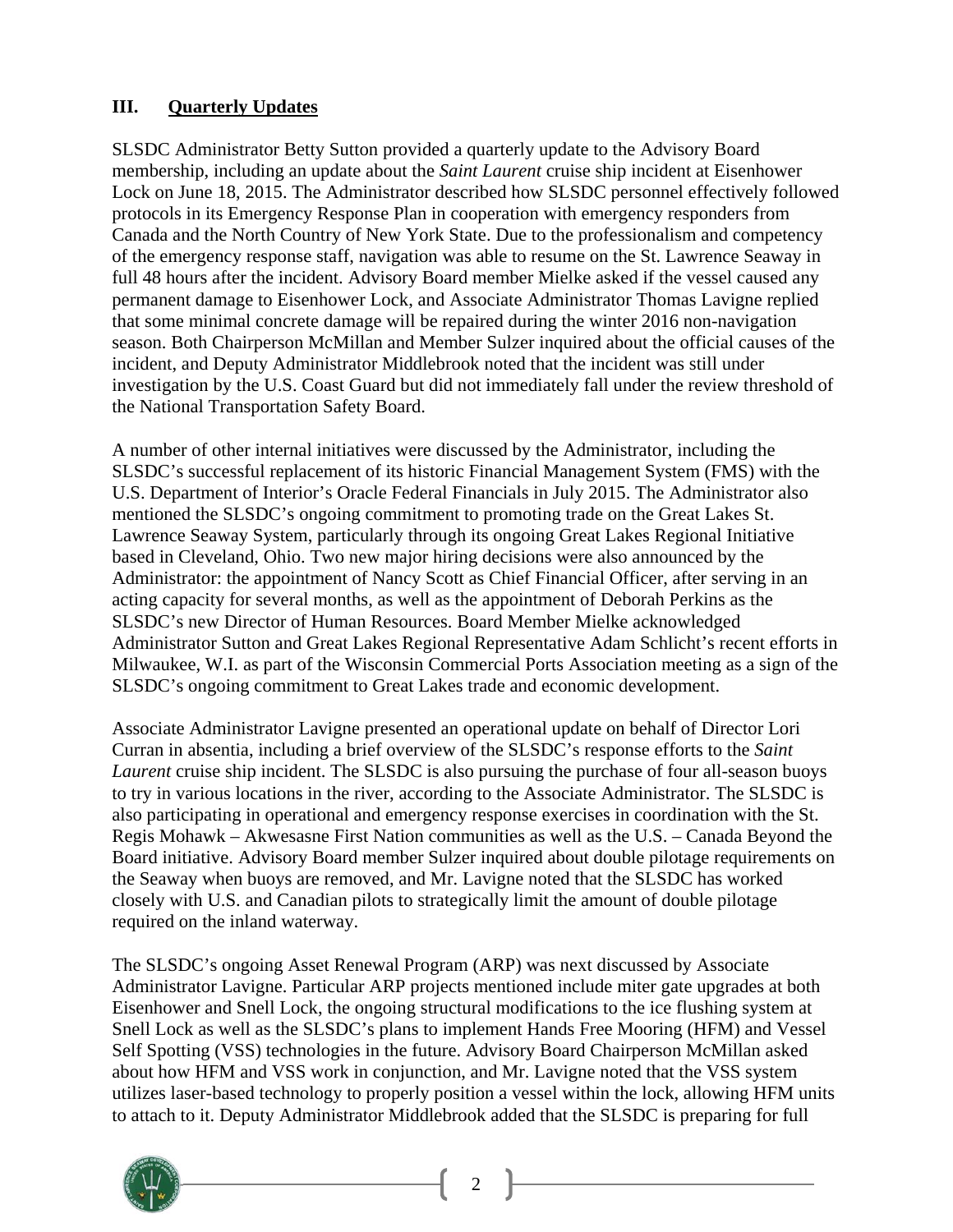implementation of HFM in accordance with its internal "Jobs of the Future" initiative and that the SLSDC has leveraged research and development support by the Canadian SLSMC throughout its planning process.

#### *The SLSDC Advisory Board meeting was halted at 9:30 a.m. Central time to allow for SLSDC Administrator Betty Sutton's presentation of the 2014 Pacesetter Award to the Duluth Seaway Port Authority. The SLSDC Advisory Board meeting officially restarted at 11:10 a.m. (Central).*

The SLSDC's budgetary and financial posture was next presented by Director Kevin O'Malley and Director Nancy Scott, respectively. Mr. O'Malley noted that the SLSDC's preparations for the conclusion of Fiscal Year (FY) 2015, on September 30, were on target. Mr. O'Malley noted that the SLSDC leveraged its reserve fund to support the modernization of the SLSDC's FMS to Oracle Federal Financials. Moreover, the SLSDC is currently preparing and supporting its FY 2016 and FY 2017 budgets, which will include support for HFM as well replacement of the *Robinson Bay* tugboat. In her capacity as Chief Financial Officer, Ms. Scott highlighted the SLSDC's successful conversion to Oracle as well its plans for Phase II deployments for eTravel and inventory-related modules. The SLSDC hosted representatives from DOT's Office of Inspector General in summer 2015 as an advance audit of its financial processes prior to the expected arrival of its annual third-party audit in October 2015. Advisory Board member Mielke inquired about the issuance of tariffs on the Seaway, and Mr. O'Malley responded by noting that the SLSMC collects its own tolls. The SLSDC, however, as an appropriated federal agency through the Harbor Maintenance Trust Fund, does not. The SLSDC, however, does collect approximately \$800,000 annually in non-federal revenues through its rental payments at the Administration Building, interest on its investments, and revenues at the duty-free store at the Seaway International Bridge outside Massena.

Great Lakes Regional Representative Adam Schlicht presented an overview of the SLSDC's recent trade, marketing, and economic development-related initiatives since implementation of the program in Cleveland, Ohio in February 2015. The SLSDC is coordinating closely with the Canadian SLSMC on HwyH<sub>2</sub>O-related initiatives, including preparation for the Breakbulk Americas Conference (Houston, October 2015) and the HwyH2O Conference (Toronto, November 2015). The SLSDC has also recently participated in the Wisconsin Commercial Ports Association, Indiana Logistics Summit, and the Ohio Conference on Freight. Mr. Schlicht also highlighted presentations presented by the SLSDC, including at the City Club of Cleveland, the Federal Emergency Management Agency in New York City, and on Southeastern Wisconsin Load Center concept in Milwaukee. Finally, numerous 2014 Pacesetter awards have been distributed by Administrator Sutton at various events throughout summer 2015. Advisory Board Chairperson inquired about administration of the HwyH2O program, and Mr. Schlicht noted that the Canadian SLSMC has two full-time staff dedicated to the HwyH2O program and that the SLSDC's Office of Budget and Economic Development supports the program on a daily basis with its binational counterparts.

The latest environmental policy updates were presented by Deputy Administrator Middlebrook, including information about the approaching January 2016 deadline on ballast water technology. Mr. Middlebrook provided significant detail about the Akwesasne shoreline restoration project and the SLSDC's ongoing coordination with the environmental division of the St. Regis Mohawk. The SLSDC remains engaged in securing grant-supported funds for the Akwesasne-led initiative.



3